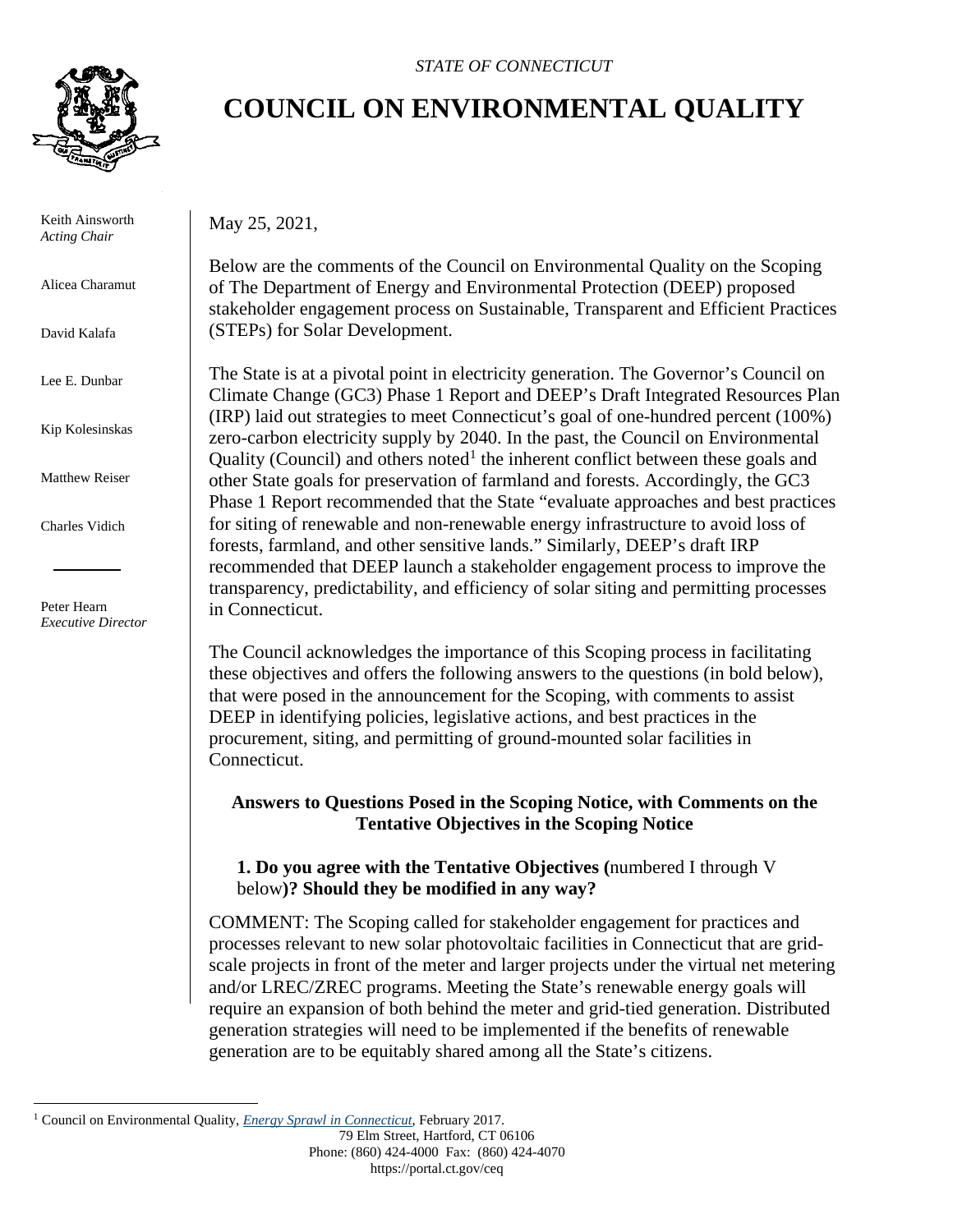The State's choices about the physical siting of solar facilities has environmental justice implications. Rooftop solar installations amount to a virtual reduction in electricity rates for single family homes. In areas of higher density, or where renters predominate, that might not be an option. Shared solar projects would allow residents in those areas to participate in the same energy savings as residents of single-family homes with solar panels and should be the subject of future Requests for Proposals (RFP).

Slightly off the topic of establishing solar energy generation facilities, but inherent within it, is the need to reduce demand for electricity. There have been many successful efforts to do this. Utilityadministered energy audits, Federal programs like Energy Star certification for appliances, rebates on low energy lighting and utility-administered conservation measures are notable examples. The Council's analysis indicates that electricity savings from Connecticut's energy efficiency programs has declined by over forty percent (40%) in the last five years. More needs to be done and energy conservation could be an appropriate subject for a future RFP.

## **Tentative Objectives**

# **I. Ensure that new solar generation projects can be sited and built in a predictable, efficient, and transparent manner.**

COMMENT: The Council supports this objective; however, encouraging the predictable and efficient development of solar projects shouldn't equate to limiting the review of siting proposals and of their potential environmental impacts. It has been the observation of the Council that residents in many municipalities have been surprised when a proposal to build a solar generation project in their neighborhood is announced. Advanced identification, through State-wide planning or at the Councils of Governments level would improve the transparency and predictability of such projects and possibly lead to a more efficient siting process for project developers. A comprehensive analysis of potentially suitable sites at the local and/or regional level would be a major positive step forward over the current ad hoc siting process. A State master plan that identifies suitable sites, or conversely areas that are unsuitable for solar facility development, would enable municipal and regional input in the planning process. However, the identification of a potentially suitable site should not preclude a diligent review of each individual site's environmental attributes.

## **II. Include consideration of local laws concerning zoning, the environment or public health and safety.**

COMMENT: The Council agrees that project selection and regulatory review should consider local laws concerning zoning, the environment and/or public health and safety. While not a regulatory requirement for the Siting Council, DEEP could include "consistency of the project with the Town's regulations and plans" in the RFP selection process. The Siting Council already requires<sup>[2](#page-1-0)</sup> this for cell tower proposals, which have far less potential for negative environmental impacts. This RFP approach to considering municipal preferences, should be included by DEEP in future RFPs.

<span id="page-1-0"></span><sup>&</sup>lt;sup>2</sup> The Connecticut Siting Council requires "the most recent conservation, inland wetland, zoning, and plan of development documents of the municipality, including a description of the zoning classification of the site and surrounding areas, and a narrative summary of the consistency of project with the Town's regulations and plans" in all applications for a Community Antenna Television and Telecommunication Facilities.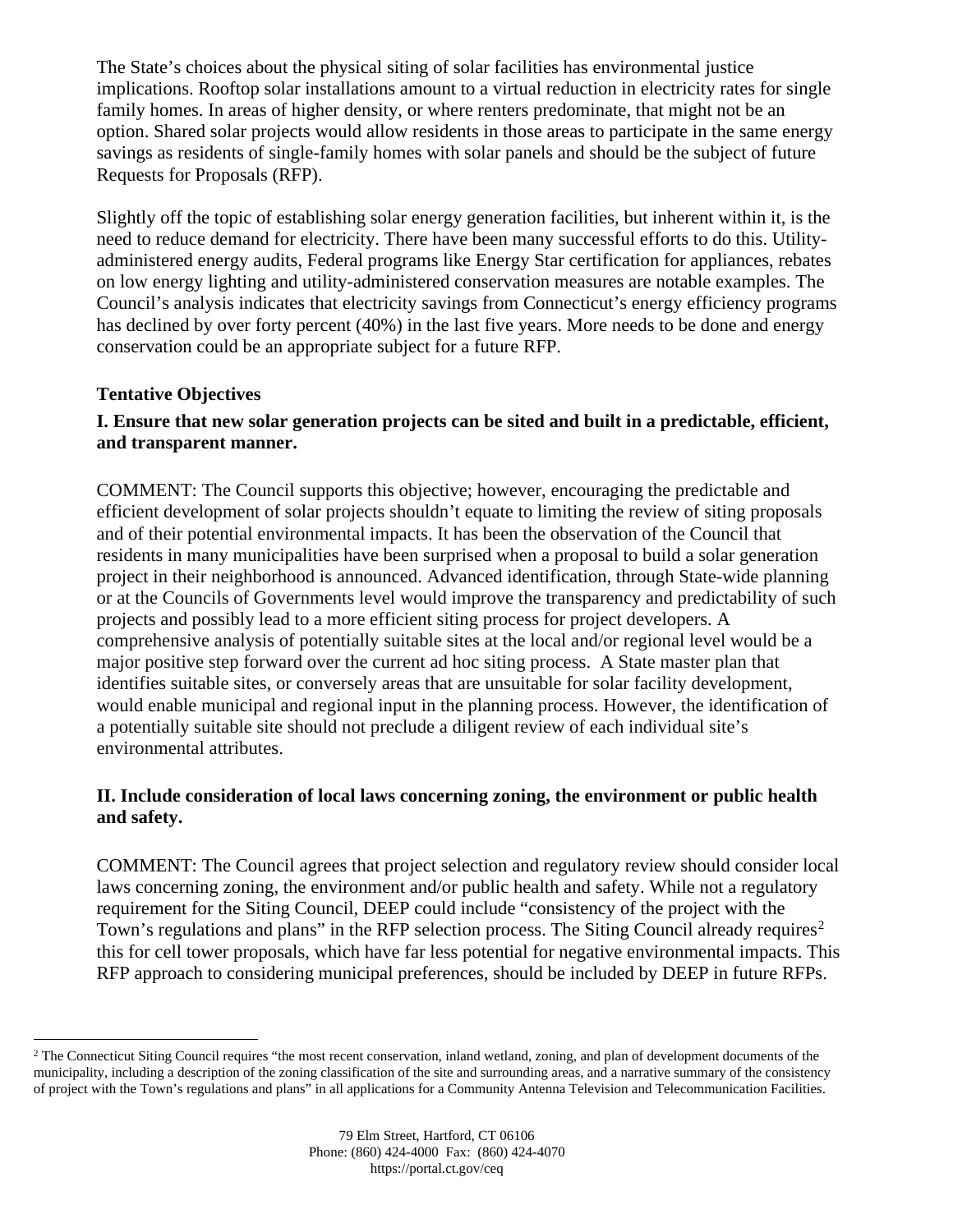#### **III. Avoid, or minimize and mitigate, to the maximum extent practicable, adverse impacts on the environment, agricultural, and natural resources.**

COMMENT: The Council agrees that avoidance of adverse impacts to environmental, agricultural, cultural, and natural resources should be a priority for energy development. This goal is a more complicated challenge than it appears initially, due to the need for specificity regarding the definition of the terms. Environment, especially in the context of climate change mitigation, must be understood to include the ecosystem services that are provided by open spaces, wetlands, forests and farmlands. Any proposal for siting solar energy that includes environmental mitigation, like establishing pollinator habitat, should be required to quantify whether there will be a net gain or loss of the attribute being mitigated. This principle should be applied to hydrological and wildlife considerations as well as to agriculture where existing open lands, orchards, brambles and farm fields already provide habitat for pollinators like squash bees, bumble bees and butterflies.

Agricultural mitigation proposals need to be considered in context of what is gained versus what is lost. Foremost in what can be lost are the agricultural soils upon which the farming economy is dependent. The use of sheep to control vegetation beneath solar arrays is becoming a common proposal that is presented as a continuation of the agricultural use of the site; but it is not. This practice is more appropriately thought of as sustainable landscaping than farming. Typically, the sheep that are used for this are often rotated among fields and are not owned by the owner of the property. The property owner does not profit directly from the sale of their meat, wool or progeny. In most cases, this is not a true substitute for the prior agricultural use. Further, there is no guarantee of the viability of the sheep grazing enterprise. If it becomes unprofitable, what then becomes of the proposed mitigation?

RFPs for solar facilities should be weighted to disallow, or strongly discourage, conversion of prime farmland to solar energy production. While discouraged, any RFPs that would allow location of energy facilities on prime agricultural soils must include the following restrictions: 1) Stripping of soils should not be permitted. This includes storing soils on site for "future" use. 2) Ballast or screw type pilings that do not require footings or other permanent penetration of soils for mounting are to be used for conventional ground mounted systems. 3) Soil disturbance for electrical routing must be minimal with any displaced soils to be temporary and recovered and returned. 4) No concrete or asphalt is to be allowed in the mounting areas. 5) Use of geotextile fabrics should be minimized. 6) Vegetative cover to prevent soil erosion is to be maintained. Additionally, environmentally sensitive decommissioning requirements that are guaranteed by bonding should be a requirement for all solar facility RFPs.

An important environmental consideration that warrants addressing, is that of protecting the State's listed species. Currently, the Natural Diversity Database (NDDB) must be consulted before a project is constructed only if the proposed project is within or near a NDDB buffer area. This consultation occurs during the preparation of the documents that will be submitted to the Siting Council for approval of the project. Furthermore, State agencies are required to ensure that any activity authorized, funded, or performed by a State agency does not threaten the continued existence of endangered or threatened species. The NDDB only identifies areas where listed species have been reported. It is not common that an actual site survey for listed species is conducted. This creates an erroneous presumption that a potential site for solar development is devoid of State-listed species in the absence of a NDDB buffer area. A requirement of a site survey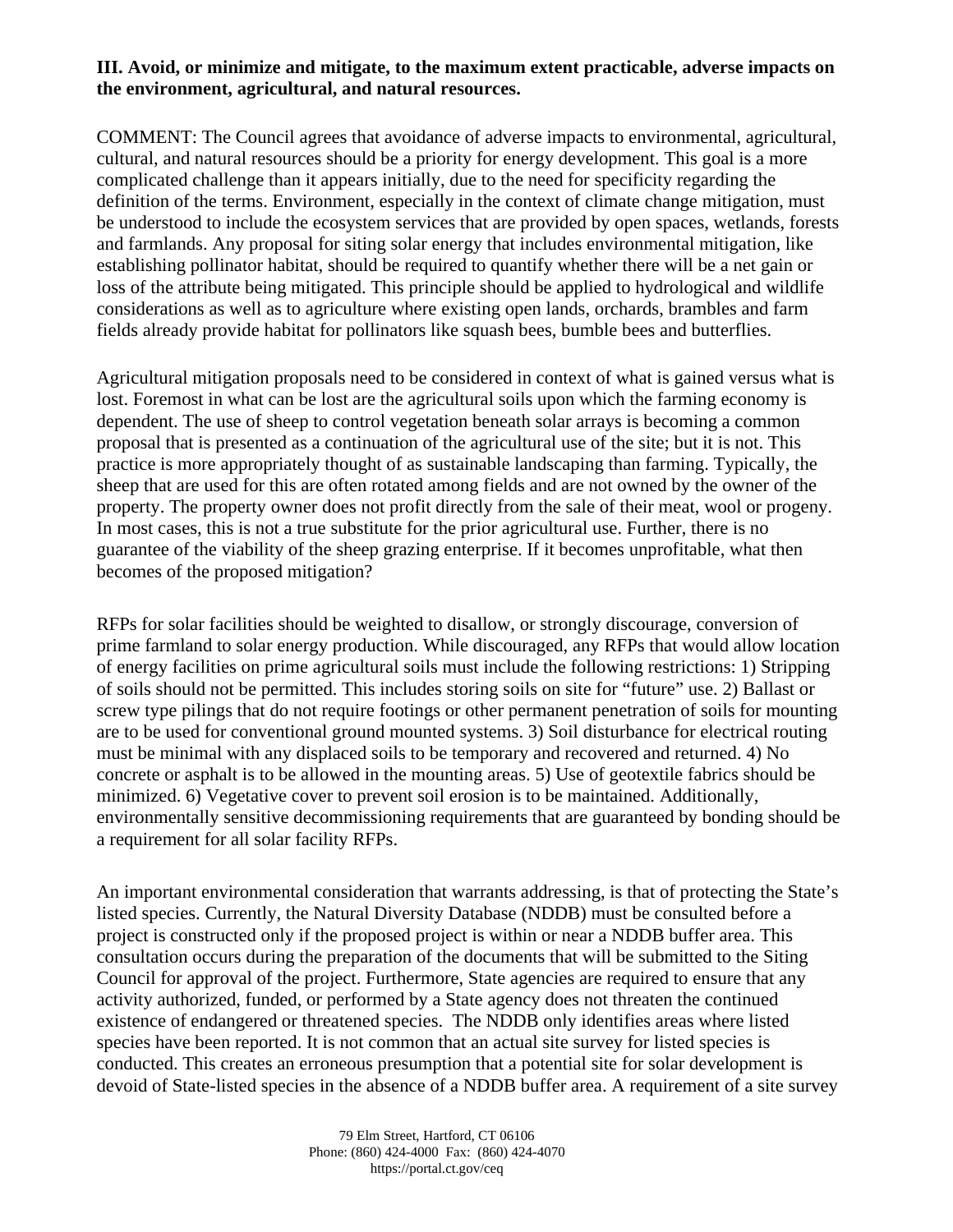for State-listed species prior to site selection should be a mandated addition to RFPs for energy projects.

#### **IV. Promote equity and environmental justice through community engagement.**

COMMENT: Promotion of environmental justice will demand more than being receptive to community involvement. From the onset, proposed projects should be evaluated with regard to whether they will improve the economic and environmental circumstances of environmental justice communities. For example, local agriculture provides the potential of access to fresh foods via farmers' markets or through retail outlets that source locally. Loss of those farms to solar energy facilities could have environmental justice implications that would be apparent only after careful analysis of all potential consequences.

Currently, solar energy generation is predominantly from large, grid-scale "in front of the meter" projects or from roof mounted solar panels. Installation of rooftop solar is a virtual rate reduction for single family residences which is not available to renters or condo owners, in most cases. In areas of higher density, or where renters predominate, it is important that there be options for shared solar and virtual net metering to allow residents in those areas to realize the same benefit as do residents of single-family homes with solar panels.

#### **V. Ensure that state and/or ratepayer-supported procurements align with the objectives, above.**

COMMENT: The Council supports this objective and urges adoption of the Council's recommendations in any resulting actions.

#### **2. Do you agree with the Tentative Facility Scope? Should it be broadened or narrowed? Should other renewable or non-renewable facility types be included, now or in the future?**

#### **Tentative Facility Scope:**

DEEP tentatively proposes to focus this stakeholder engagement process on practices and processes relevant to new solar facilities developed in Connecticut that are grid-scale projects in front of the meter and larger projects under the virtual net metering and/or LREC/ZREC programs.

COMMENT: Virtual net metering and shared energy facilities will be important to meeting the State's goals in an equitable fashion. As discussed above, thought should be given to encouraging more rooftop/structure-mounted solar facilities and a wide array of behind-the-meter generation.

## **3. Do you agree with the Proposed Topics? Should they be modified in any way?**

## **Potential Topics:**

The stakeholder engagement process will include the following potential topics:

*1.* **Preferential solar siting criteria which will take into consideration factors including but not limited to natural resources and habitats, water quality and quantity, topography, equity, and degree of development;**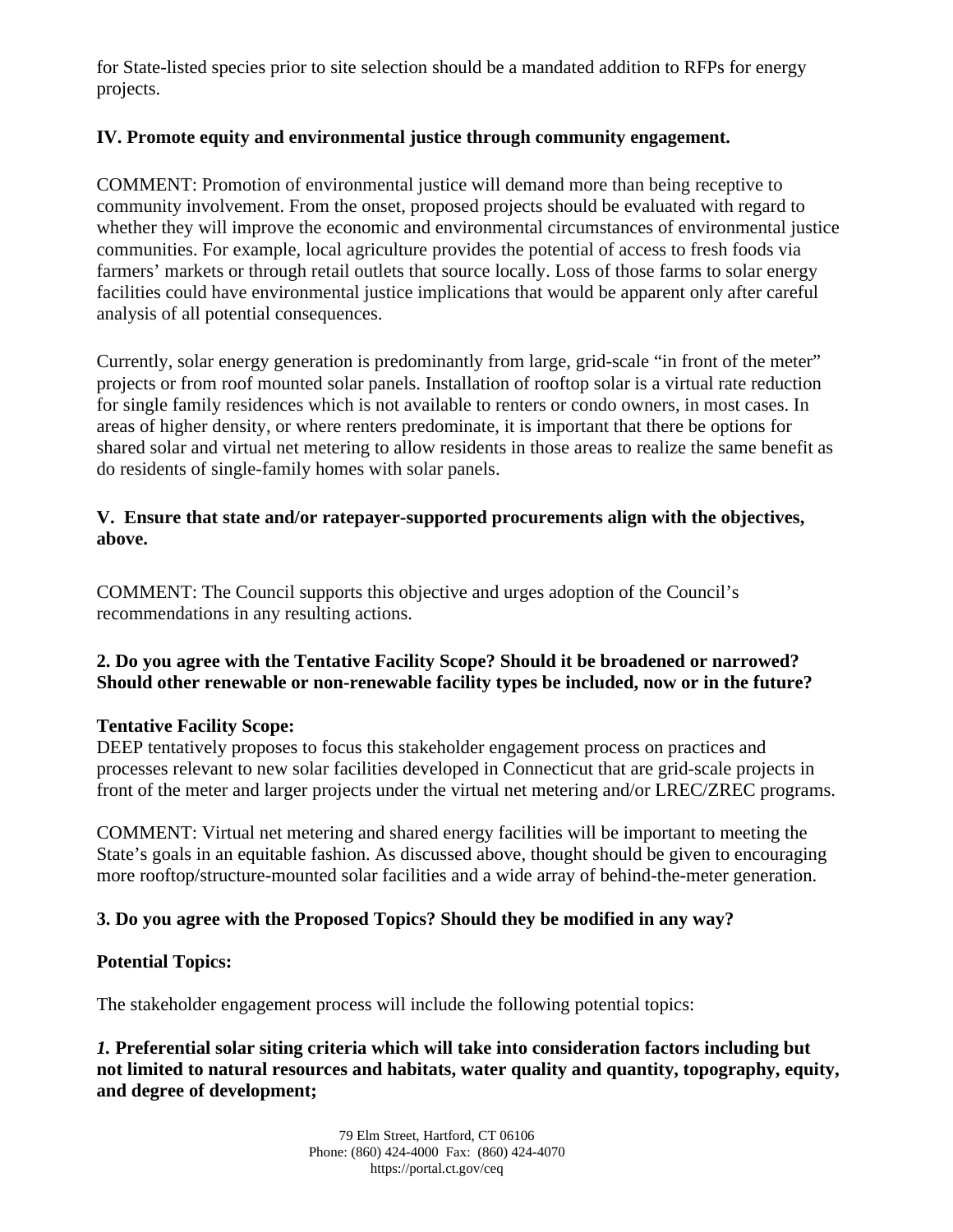COMMENT: Preferential solar siting criteria are important to encourage solar facilities that meet energy needs without adversely affecting environmental assets or natural resources and doing so in a socially equitable manner. Open spaces, farmed land and forested land provide innumerable ecosystem benefits such as food access, flood control, water filtration and recharge, erosion control, recreational opportunities, support of wildlife and wildlife diversity, in addition to carbon absorption and climate moderation. Those environmental assets should be weighted heavily enough to discourage project development in core forests, on prime and important agricultural soils, and on unsuitable terrains. See responses above for Objectives II, III and IV.

It has been stated by some that such restrictions in RFPs are unnecessary because solar energy facilities are already regulated at the Siting Council and are more regulated than other commercial developments like shopping centers. Development spurred by RFPs can be distinguished from other industrial and commercial development proposals because they are government sponsored and must consider other publicly identified priorities such as the ecosystem benefits that are described above.

The Siting Council does a good job of considering energy proposals in the context of the environmental issues inherent at a site. Off-site impacts, especially at the landscape or community scale are seldom raised. Regional considerations are the appropriate concern of DEEP's energy RFPs. The inclusion of explicit siting prohibitions in DEEP's RFPs and /or solicitations under the LREC and ZREC program would make siting decisions easier for all parties involved. If project developers had a better sense of what can be included in siting solar energy facilities, fewer projects would make it to the point where changes are required after submission to the Siting Council. Examples of absolute prohibitions recommended for solar energy RFPs include restricting construction on slopes that would induce erosion or in core forests, or on prime agricultural soils. Though there are already some constraints<sup>[3](#page-4-0)</sup> on project development in those areas, they are not absolute and can become a topic of deliberation at the Siting Council. While Public Act 17-218 requires consultation with DEEP prior to the siting of a solar energy facility in areas of core forest, facilities greater than 65 MW, facilities that seek a Certificate of Environmental Compatibility and Public Need, or are less than 2 MW are excluded. It should be recognized that locating a solar array in a core forest not only destroys critical habitat, but impacts species well beyond the site, and converts more of the State's core forest to edge forest or perforated forest. The Council's analysis of core forests indicates that between 1985 and 2015, there was a decline in core forest acreage of approximately fifteen percent<sup>[4](#page-4-1)</sup>. Similar off-site impacts threaten the viability of both nearby individual farms and agricultural communities.

#### *2.* **Benefits and potential challenges associated with the location of the solar facility, including but not limited to core forest, prime agricultural land, wetlands, and environmental justice communities;**

COMMENT: See responses above for Topic 1 and for Objectives II, III and IV.

*3.* **Types of design and construction practices available to both maximize the energy efficiency of solar projects and minimize detrimental impact to natural resources, community resources and the environment and implementation challenges such as the timing of the inservice date;**

<span id="page-4-0"></span><sup>3</sup> Connecticut General Assembly *[PA 17-218](https://www.cga.ct.gov/2017/act/pa/pdf/2017PA-00218-R00SB-00943-PA.pdf)*.

<span id="page-4-1"></span><sup>4</sup> Council on Environmental Quality, annual report, *[Environmental Quality in Connecticut](https://portal.ct.gov/CEQ/AR-20-Gold/2020-CEQ-Annual-Report-eBook/Land-Preserved_Land/Forests)*, April 2021.

<sup>79</sup> Elm Street, Hartford, CT 06106 Phone: (860) 424-4000 Fax: (860) 424-4070 https://portal.ct.gov/ceq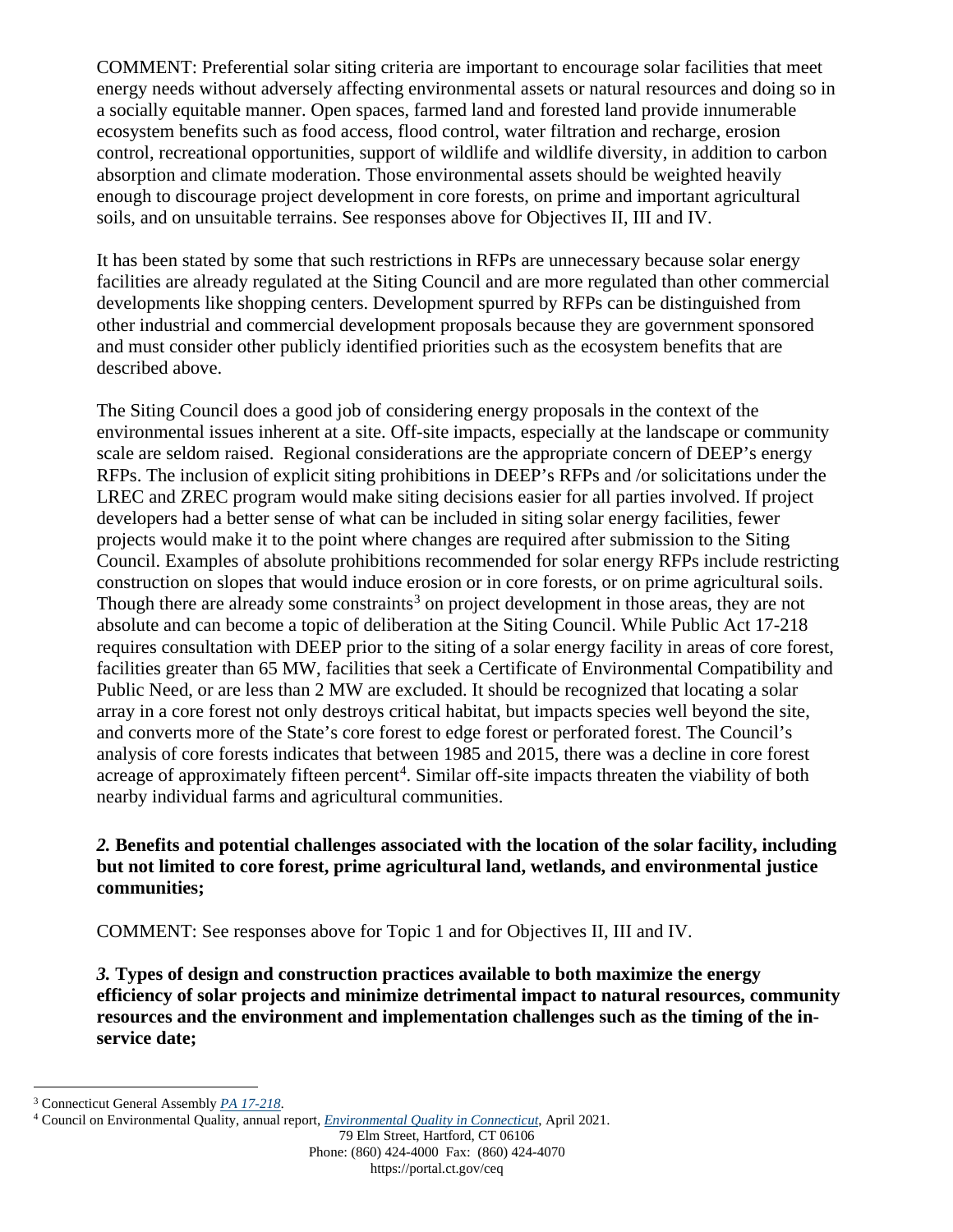COMMENT: The need to rapidly deploy renewable energy generation should not override careful design that considers the factors discussed above.

The Council wishes to note that while the focus of DEEP's questions is on ground-mounted solar facilities, DEEP should continue to support and expand the application of roof/structure-mounted solar facilities, which have limited impacts on environmental resources. The Council's analysis<sup>[5](#page-5-0)</sup> of certain solar facilities in the State indicates that over sixty percent (60%), by count, were developed on rooftops or other structures. A policy of encouraging rooftop deployment that depends on existing transmission and distribution infrastructure is both predictable and efficient.

## *4.* **Opportunities to optimize regulatory and permitting requirements and processes depending upon the size of the solar project and siting considerations including sequential steps and opportunities to streamline the process.**

COMMENT: While project size and location can be determinative of environmental impact, extreme caution must be exercised in streamlining sound, established regulatory and permitting requirements and processes, especially for large projects.

# *5.* **Siting and permitting challenges specific to developing previously disturbed land such as brownfields and landfills;**

COMMENT: Depending on the time that has passed since closure, a brownfield could acquire a habitat that might need to be considered in siting of a solar energy facility. Nonetheless, the State should encourage the productive use of brownfield properties and landfills that take this into consideration.

Brownfield and landfill sites are commonly described as ideal locations for solar farms, but they can have limited potential if they are distant from transmission or need extensive remediation. Most municipalities contain other kinds of unutilized or underutilized properties (like vacant retail plazas) on which solar panels could be located. These locations should be weighted favorably in future RFPs and considered in the upgrade of transmission lines and substations.

# *6***. Types of incentives, selection weighting factors, and timing of commitments relating to siting that may increase the effectiveness of a solicitation, including but not limited to DEEPrun procurements, LREC/ZREC, and shared clean energy facilities (SCEF).**

COMMENT: If streamlining and incentives are to be utilized, they should apply only to proposals that meet all the weighting factors in an RFP that are based on environmental considerations, including environmental justice aspects of a proposal.

Rooftop solar and other distributed generation strategies could alleviate the restrictions to expansion of solar where there is limited transmission capacity. Additionally, incentives through RFPs for rooftop solar and distributed generation can provide equitable access to lower cost electricity for environmental justice communities.

<span id="page-5-0"></span><sup>5</sup> Analysis of RPS-certified facilities greater than or equal to 250 kilowatts (kW), PURA – Updated 4-7-2021.